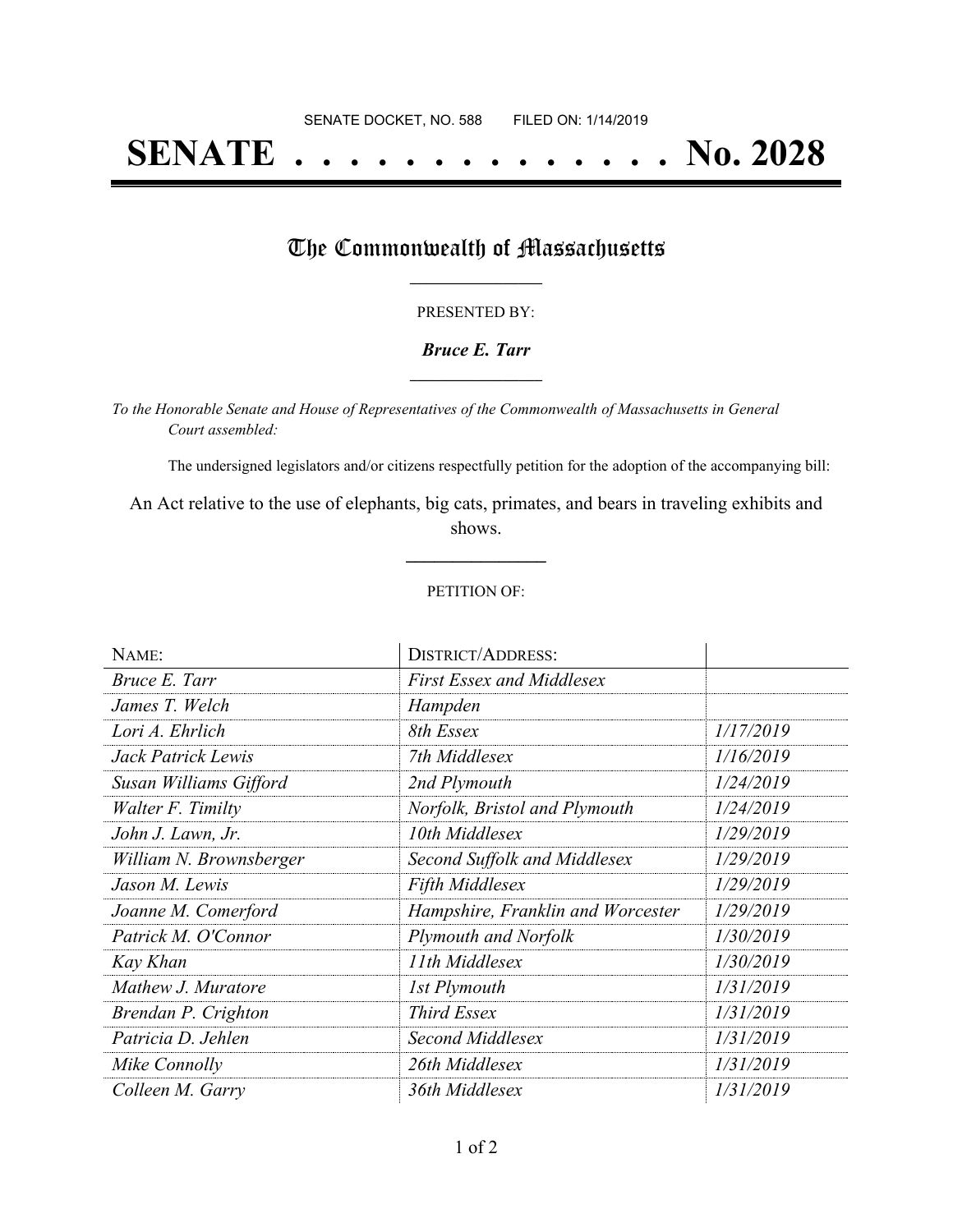| Sal N. DiDomenico           | Middlesex and Suffolk      | 2/1/2019   |
|-----------------------------|----------------------------|------------|
| Thomas M. Stanley           | 9th Middlesex              | 2/1/2019   |
| Michael O. Moore            | Second Worcester           | 2/1/2019   |
| Brian M. Ashe               | 2nd Hampden                | 2/1/2019   |
| David Henry Argosky LeBoeuf | 17th Worcester             | 2/1/2019   |
| Brian W. Murray             | 10th Worcester             | 2/1/2019   |
| Daniel J. Hunt              | 13th Suffolk               | 2/1/2019   |
| Julian Cyr                  | Cape and Islands           | 2/1/2019   |
| David Allen Robertson       | 19th Middlesex             | 2/1/2019   |
| James B. Eldridge           | Middlesex and Worcester    | 2/4/2019   |
| James K. Hawkins            | 2nd Bristol                | 2/6/2019   |
| Ryan C. Fattman             | Worcester and Norfolk      | 10/24/2019 |
| Paul R. Feeney              | <b>Bristol and Norfolk</b> | 11/4/2019  |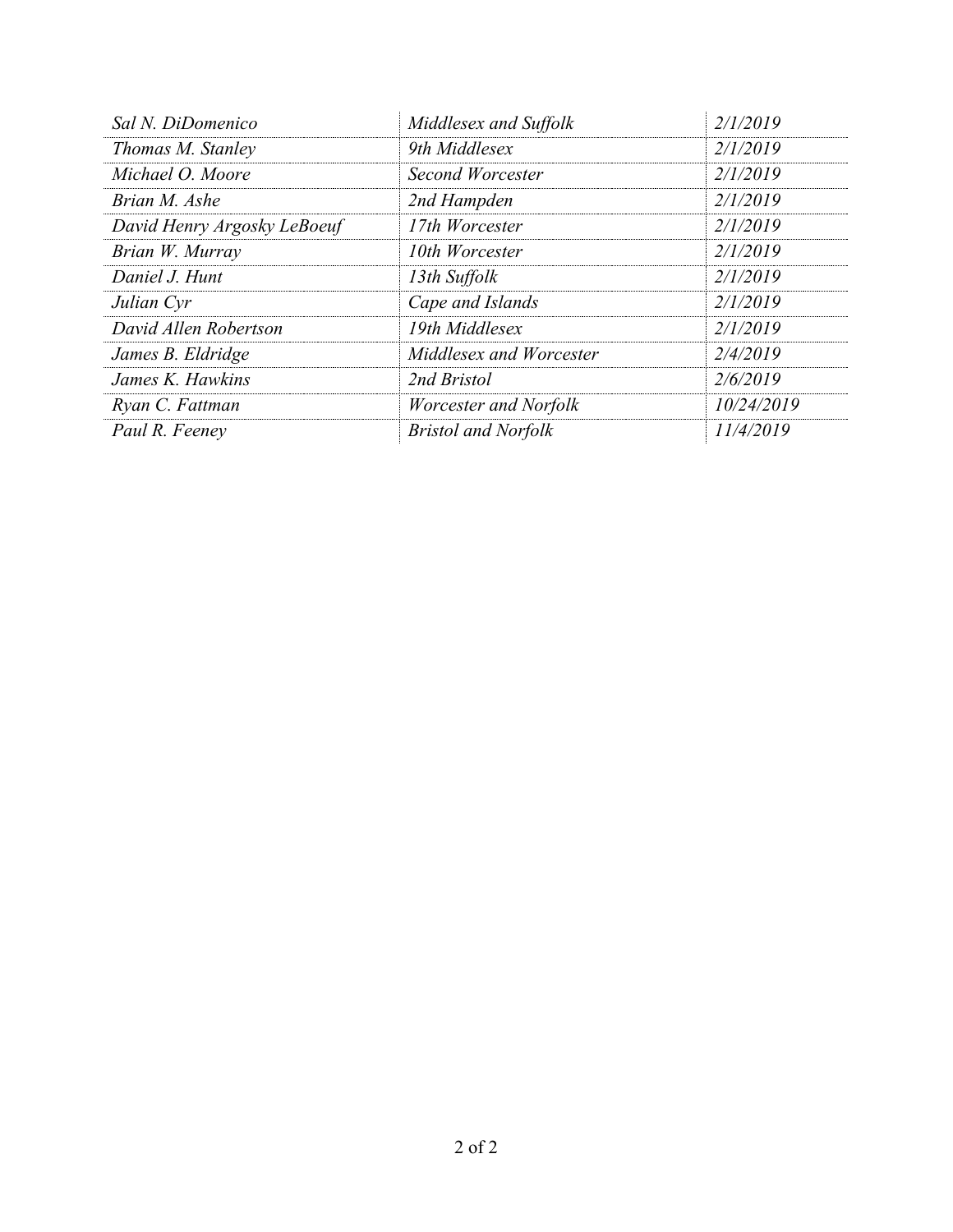#### SENATE DOCKET, NO. 588 FILED ON: 1/14/2019

## **SENATE . . . . . . . . . . . . . . No. 2028**

By Mr. Tarr, a petition (accompanied by bill, Senate, No. 2028) of Bruce E. Tarr, James T. Welch, Lori A. Ehrlich, Jack Patrick Lewis and other members of the General Court for legislation relative to the use of elephants, big cats, primates, and bears in traveling exhibits and shows. Tourism, Arts and Cultural Development.

## The Commonwealth of Massachusetts

**In the One Hundred and Ninety-First General Court (2019-2020) \_\_\_\_\_\_\_\_\_\_\_\_\_\_\_**

**\_\_\_\_\_\_\_\_\_\_\_\_\_\_\_**

An Act relative to the use of elephants, big cats, primates, and bears in traveling exhibits and shows.

Be it enacted by the Senate and House of Representatives in General Court assembled, and by the authority *of the same, as follows:*

#### 1 SECTION 1. The General Laws are hereby amended by inserting after Chapter 131A the

- 2 following chapter:-
- 3 CHAPTER 131B.
- 4 USE OF COVERED ANIMALS IN TRAVELING ANIMAL ACTS PROHIBITED.
- 5 Section 1. Definitions.
- 6 The following words shall have the following meanings unless the context clearly
- 7 requires otherwise:
- 8 "Covered animal," any of the following animals, and hybrids thereof:
- 9 (a) Elephantidae;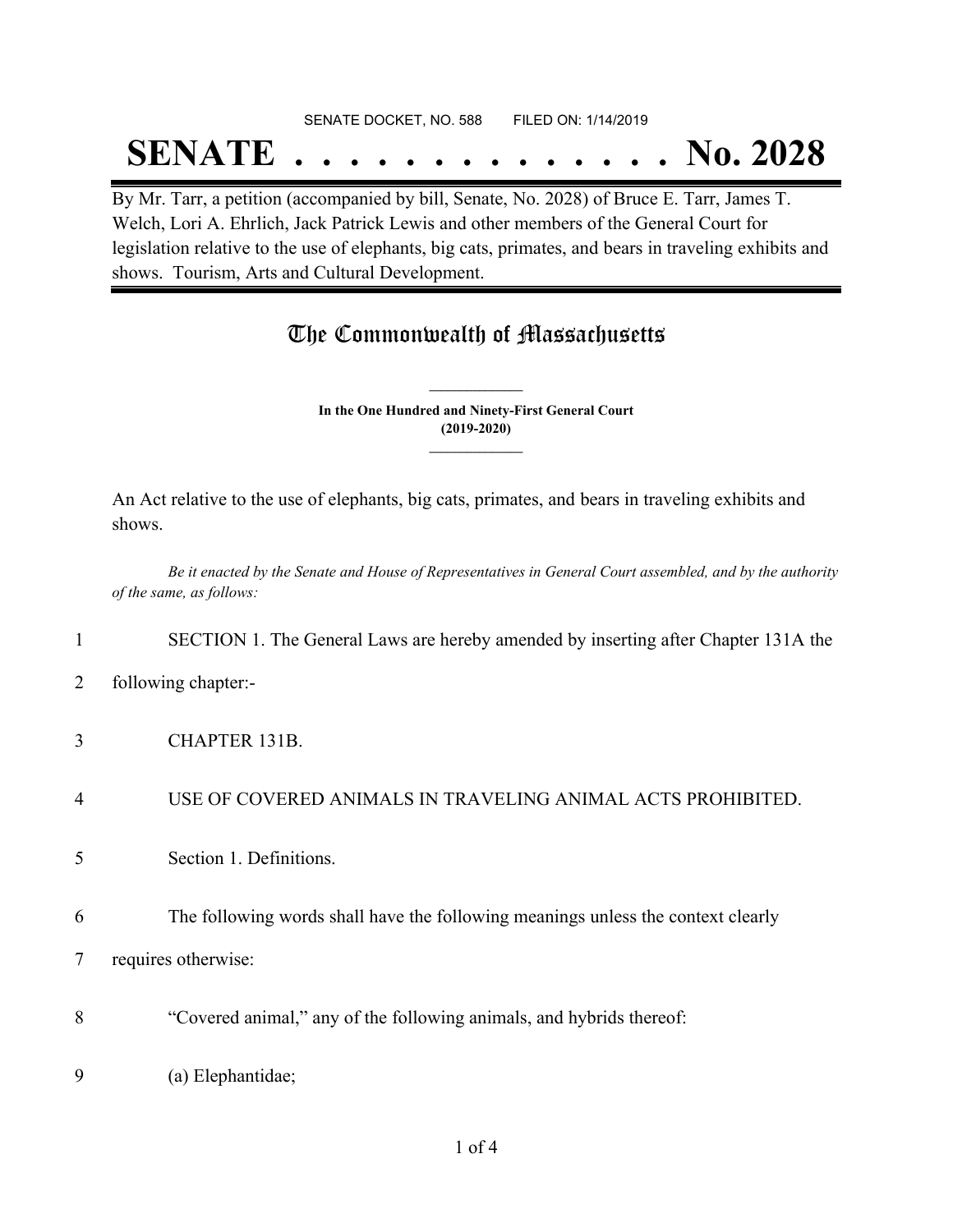| 10 | (b) Felidae, lions (Panthera leo), tigers (Panthera tigris), leopards (Panthera pardus),             |
|----|------------------------------------------------------------------------------------------------------|
| 11 | clouded leopards (Neofelis nebulosa and Neofelis diardi), snow leopards (Panthera uncia),            |
| 12 | jaguars (Panthera onca), cheetahs (Acinonyx jubatus), mountain lions (Puma concolor),                |
| 13 | including any hybrids thereof;                                                                       |
| 14 | (c) Non-human primate; and                                                                           |
| 15 | (d) Ursidae.                                                                                         |
| 16 | "Mobile or traveling housing facility," a transporting vehicle such as a truck, trailer or           |
| 17 | railway car, used to transport or house animals while traveling for exhibition or other              |
| 18 | performance.                                                                                         |
| 19 | "Performance," any exhibition, public showing, presentation, display, exposition, fair,              |
| 20 | animal act, circus, ride, trade show, petting zoo, carnival, parade, race, or similar undertaking in |
| 21 | which animals are required to perform tricks, give rides, or participate as accompaniments for the   |
| 22 | entertainment, amusement, or benefit of a live audience.                                             |
| 23 | "Person," an individual, corporation, firm, partnership, joint venture, limited liability            |
| 24 | company, estate, trust, receiver, syndicate, association, or other legal entity.                     |
| 25 | "Traveling animal act," any performance of animals where such animals are transported                |
| 26 | to, from, or between locations for the purpose of such performance, in a mobile or traveling         |
| 27 | housing facility.                                                                                    |
| 28 | Section 2. Prohibition.                                                                              |

of 4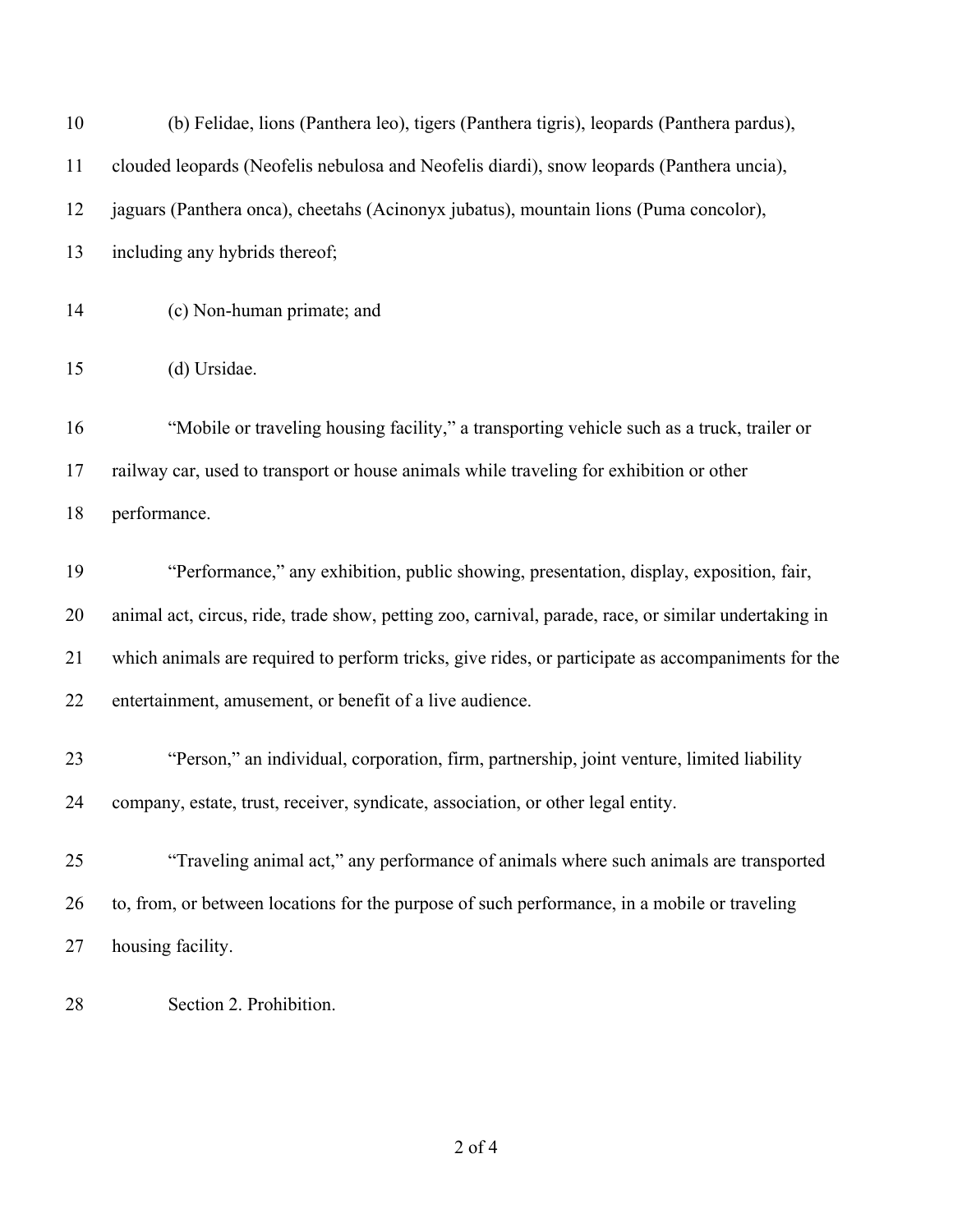| notwithstanding any other provision of law, no person shall allow for the participation of a       |
|----------------------------------------------------------------------------------------------------|
| covered animal in a traveling animal act.                                                          |
| (b) This chapter shall not apply to a performance that takes place at a non-mobile,                |
| permanent institution or other fixed facility, provided that the covered animal is not transported |
| to such location for the purpose of such performance.                                              |
| Section 3. Civil Penalty.                                                                          |
| Any person who violates this chapter shall be subject to a civil penalty of not less than          |
| five hundred dollars $(\$500)$ and not more than ten thousand dollars $(\$10,000)$ , per animal    |
| involved in the violation.                                                                         |
| Section 4. Enforcement.                                                                            |
| (a) Any officer or agent authorized by the department, or law enforcement officer of the           |
| state or of any unit of local government within the state may enforce the provisions of this       |
| chapter.                                                                                           |
| (b) The director of the division of fish and wildlife, department of fisheries, wildlife and       |
| environmental law enforcement may adopt rules relating to the implementation of this chapter.      |
| SECTION 2. The provisions of this Act are in addition to, and not in lieu of, any other            |
| laws protecting animal welfare. This section may not be construed to limit any state law or rules  |
| protecting the welfare of animals or to prevent a local governing body from adopting and           |
| enforcing its own animal welfare laws and regulations.                                             |
|                                                                                                    |

of 4